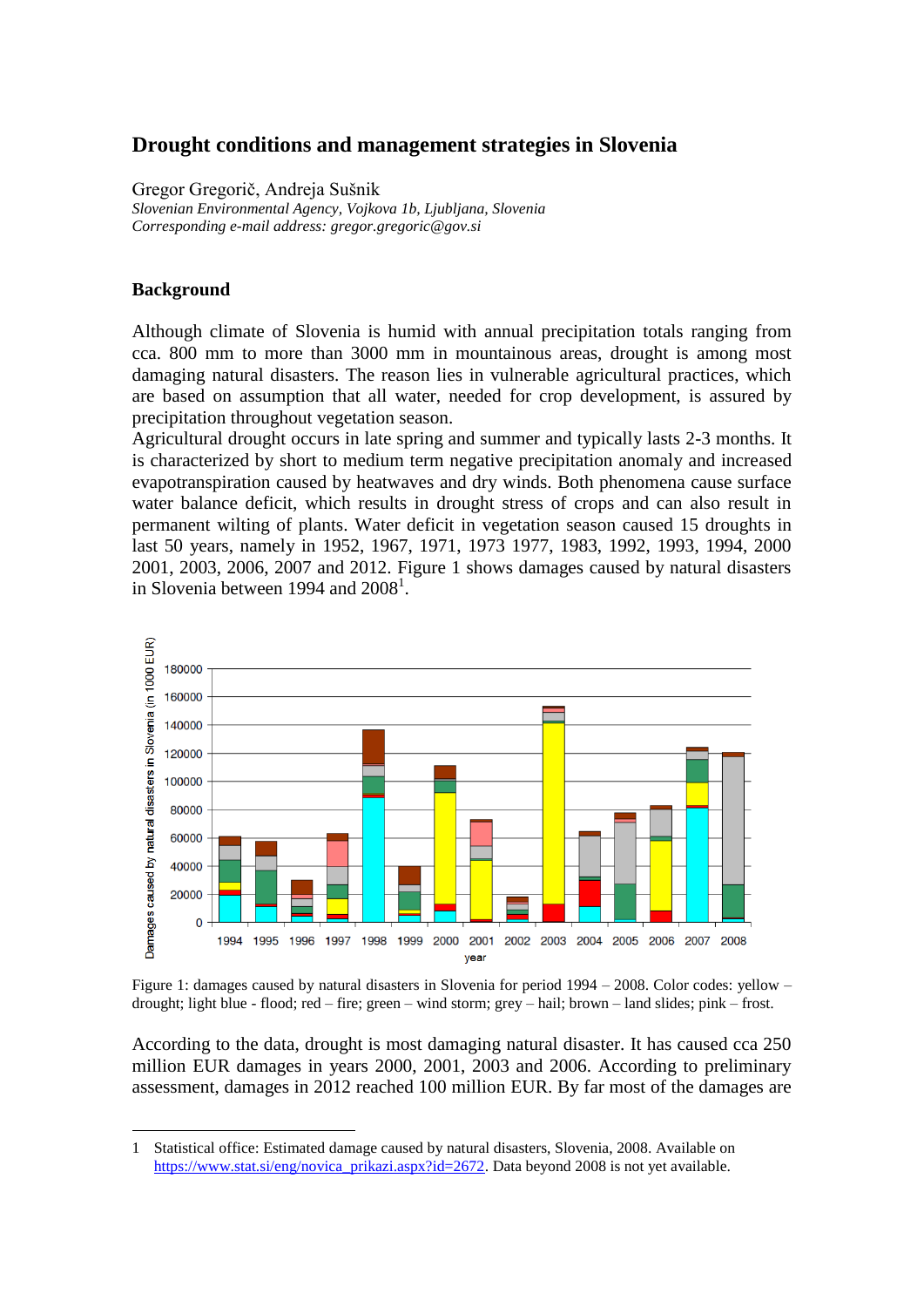caused by loss of yield. Few percent of damages can be attributed to costs of distribution of fresh water for small communities due to dry wells during most intense heat waves and consequently to increased costs in fishery and tourism. However the most vulnerable population remain the farmers.

### **Drought monitoring and early warning**

In order to mitigate the effects of drought, it is important that farmers are aware of risks that they are exposed to. They can contribute to reduction of losses by choosing less sensitive crops in case the drought is developing already in early spring in time of sowing. They can mitigate drought impacts if they prepare irrigation plans in early stages of drought development and they can decide for early harvest in case outlooks are not good. For all these decisions they need information on drought development and forecasts of possible scenarios of development in next days and weeks.

Currently, available source of information is Agrometeorological bulletin, issued in 10 day interval and published on web pages of Slovenian environmental agency<sup>2</sup>. Content of the bulletin depends on situation and available data. Usually it contains general description of weather development in past week, 10 day period or last month. In addition to maps of temperature and precipitation departure from normals, also SPI maps for 1 month and 3 month accumulations are published once every month. If needed (in case of indication of possible water stress) more detailed information on surface water balance, available soil water and water requirements for plants are given for typical plants (grass and maize, in case of specific conditions also for other plants) for selected six meteorological stations in Slovenia covering all more or less homogene climatic areas in Slovenia. The calculations are performed with local irrigation scheduling model IRRFIB, that simulates water consumption during the vegetation period. For each of the stations, calculations are performed for all selected crops and for at least three types of soils (typical light, typical medium and typical reach soil).

More precise calculations (using more meteorological stations and data base of agricultural plots with data on soil type and planted crops) are not performed in real time due to lack of data. Such calculations (which can be used also for assessment of damages) are performed post-festum in case in-depth analysis of drought is needed.

#### **Vulnerability assessment**

<u>.</u>

According to records of past drought impacts, it is generally accepted that agriculture is by far most vulnerable sector. Other possible vulnerabilities (tourism, energy etc.) were not yet studied since in most cases they mitigate impacts by themselves (acquire additional fresh water needed for supply of tourist resorts, adjustment of power production to lower discharges of rivers and acquisition of power from alternative sources). This situation might change, mainly in light of climate change and will need future attention. However, at present situation, vulnerability to drought is mainly attributed to farmers.

Farmers represent only 5% of population in Slovenia and contribute 2% of GDP to Slovene economy. Therefore damages which do not seem catastrophic in terms of GDP (all damages due to drought from 2000 until now, including assessment for 2012

<sup>2</sup> Bulletins are available o[n http://meteo.arso.gov.si/met/sl/agromet/recent/wb/currentyear/](http://meteo.arso.gov.si/met/sl/agromet/recent/wb/currentyear/) as PDF files in Slovene language only.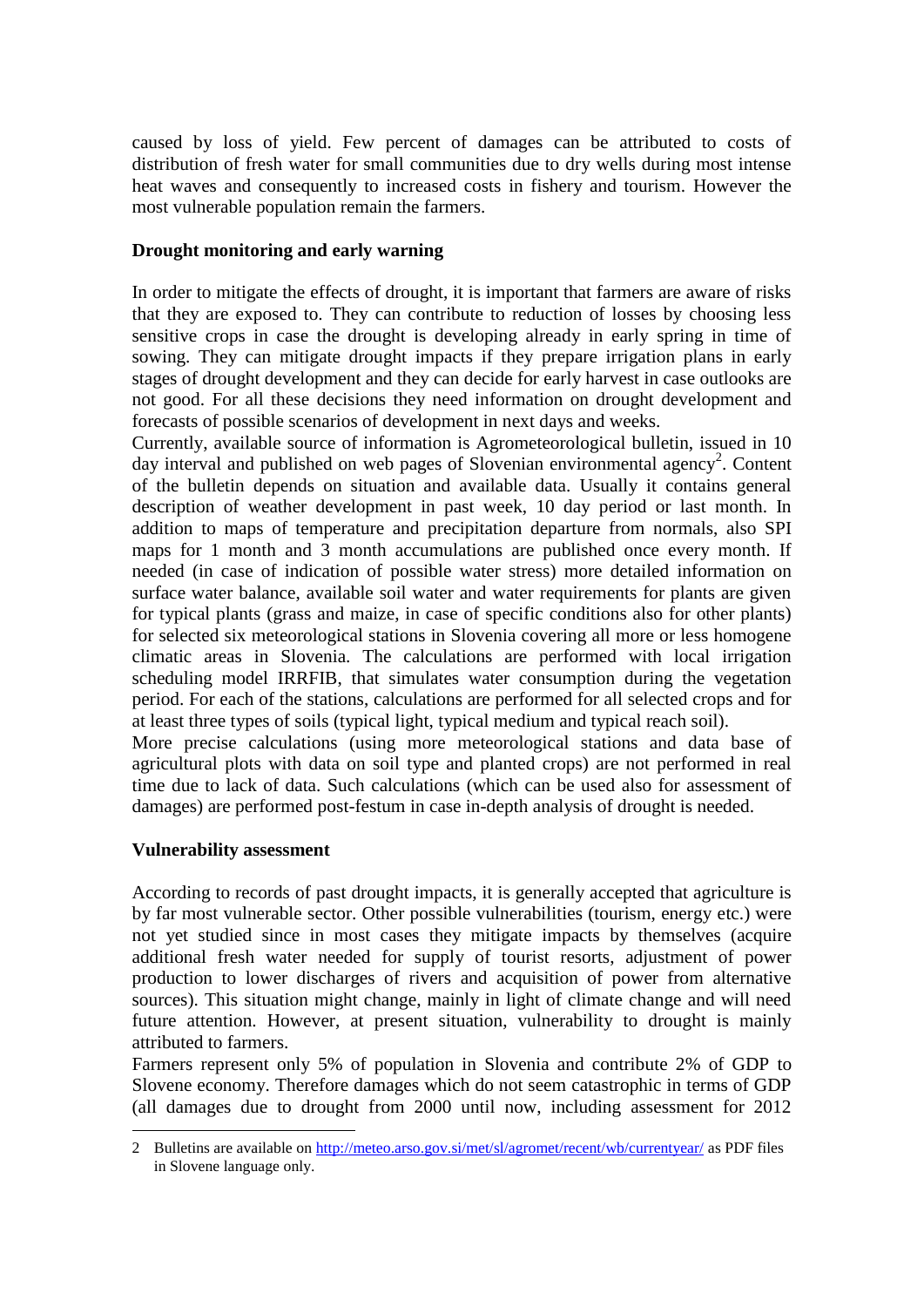damage, represent around 1% of yearly GDP in Slovenia) can be devastating for agricultural economy. Therefore vulnerability of agriculture was studied in more detail in recent years. It was attempted to explain parts of vulnerability which resulted in realization of risk in drought years to natural geophysical factors such as soil type, exposure to increased evapotranspiration and distance to available water sources (Slejko et. al. 2010). All these attributes were grouped, weighted according to subjective judgment and combined to dimensionless classes. Although results were not very satisfactory (in terms of combination of factors into single vulnerability class), it is generally accepted that these factors contribute most to final risk and exposure to occurrence of drought. Combination of unfavourable soil with small water holding capacity, exposure to high evapotranspiration (due to high solar insolation and exposure to dry winds) and high cost of irrigation due to large distance to available water sources or established irrigation systems results in high risk of drought impacts. In combination with unsustainable agricultural practices (cultivation of maize, ignoring information and advice on time of plowing and sowing), occurrence of drought can lead to high damages and can reduce income and welfare of farmers' households and whole village communities.

#### **Emergency relief and drought response**

Drought response in Slovenia is typically reactive. In case of high drought impacts (excessing few promilles of GDP), a political action is triggered which results in intervention bill (allocating funds from national budget which compensate not more than 30% of assessed damages). In case that intervention bill is passed, detailed analysis of drought is required. According to preliminary assessment of damage, commissions are set up within municipalities in order to give final assessment and priorities for compensations. The whole process can take more than one year. Apart from direct compensations, there are also possibilities of tax reductions and exemptions of social costs.

# **Practices to alleviate drought impacts**

mainly advanced agricultural practices – promotion of irrigation (Slovenia uses only 3- 5% of whole water use for agriculture in contrast to some mediterranean countries where this ration can reach 80%!). Promotion actions to establish irrigation infrastructure have been successful in some communities and less successful in others. Apart from irrigation, other practices (mainly optimization of selected cultures including diversification and optimization of other practices such as optimal plowing, application of shade nets etc.).

# **The need for knowledge and skills on drought management**

There are no clear gaps in knowledge and skills in agricultural practices. There are many successful stories where drought periods were mitigated with optimal combination of technology and carefully scheduled irrigation. Main challenge remains planning of optimal infrastructure in terms of combination of large and small water reservoirs and irrigation systems. Main need in knowledge is in optimization of organization of stakeholders and distribution of responsibilities.